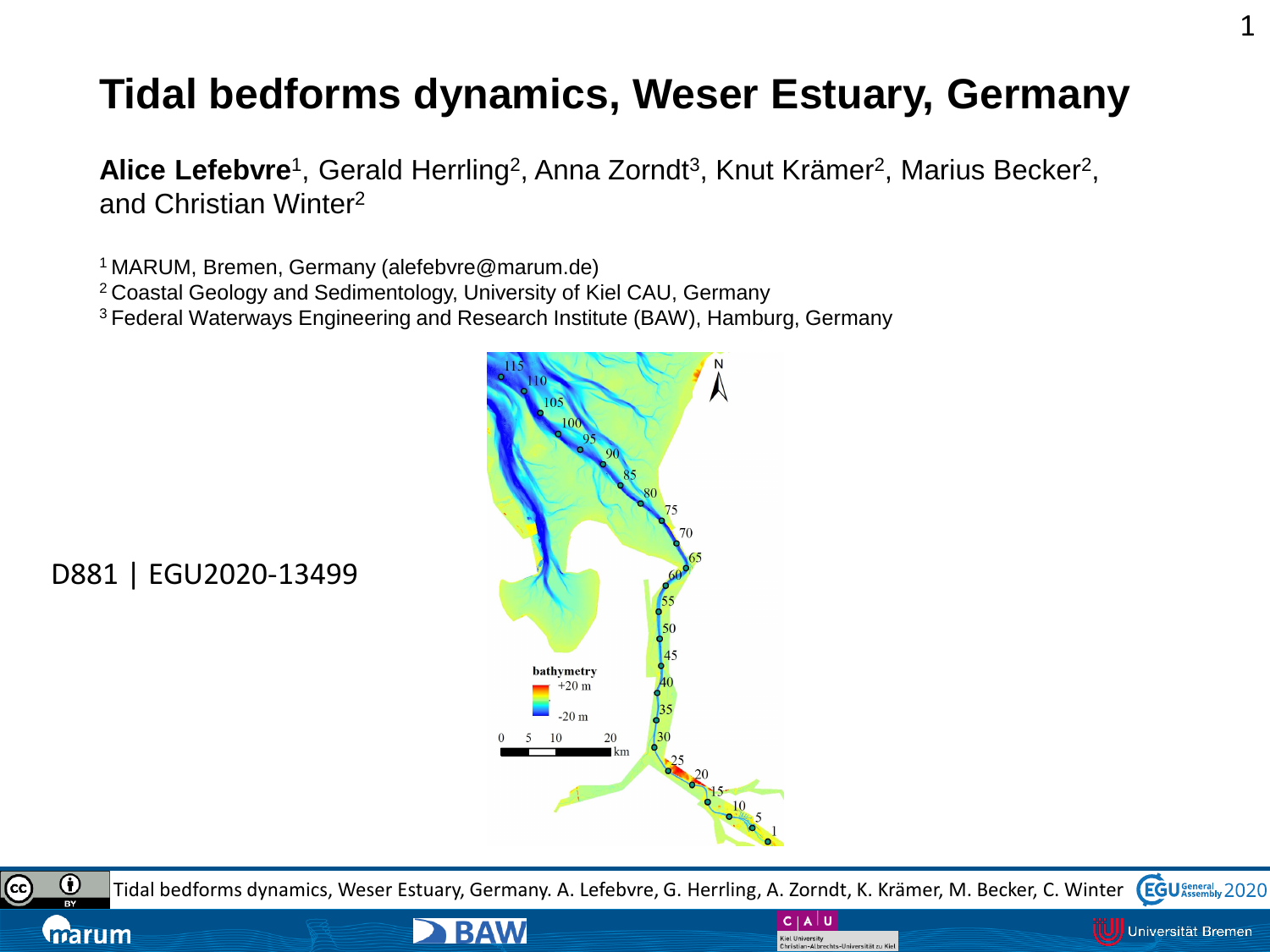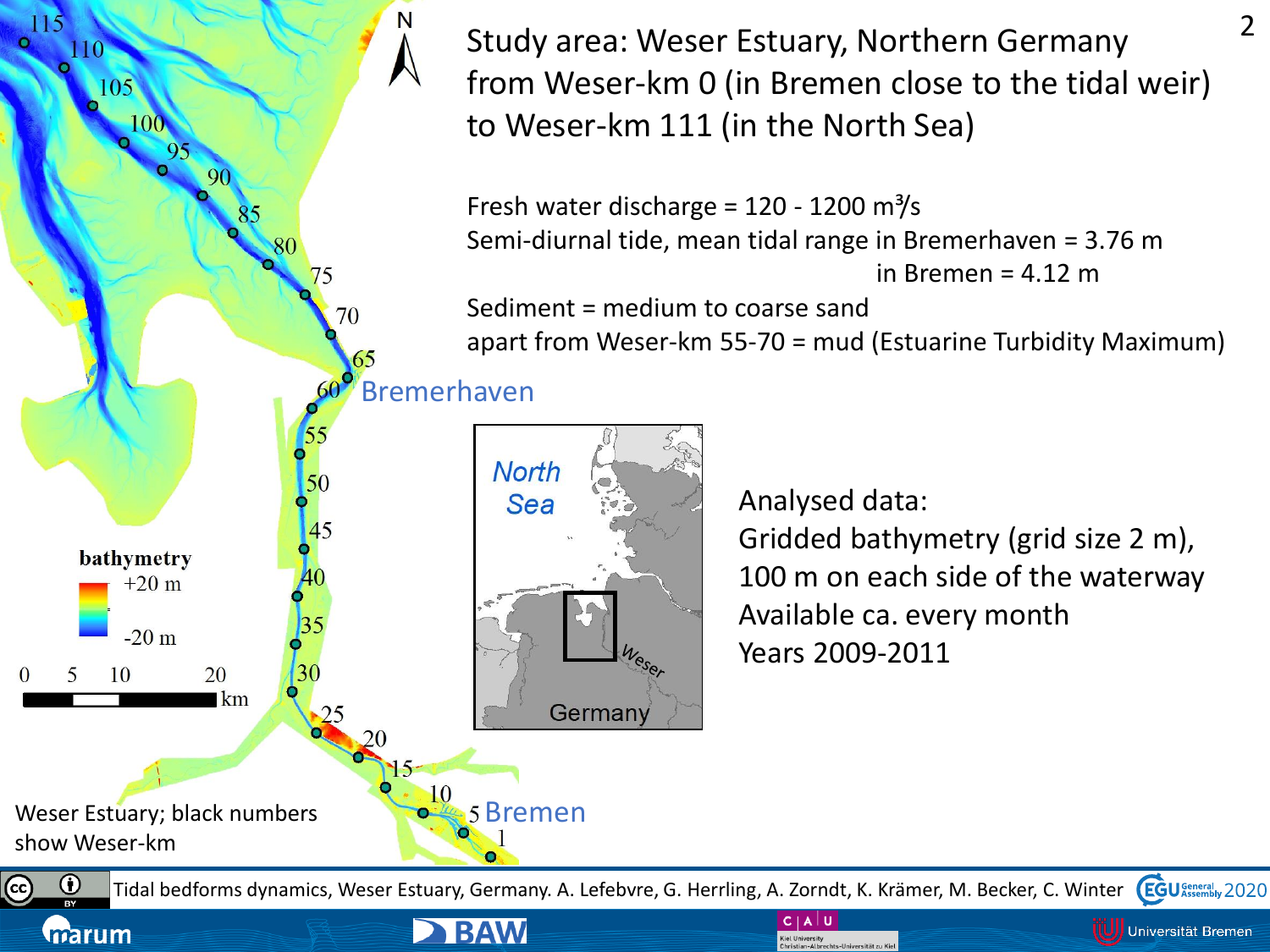

**CC** 

marum

## **Bedform detection**

Crestlines detected in 3D using minimum curvature (following Ogor, 2018) + image analysis

Trough lines detected first as minimum elevation between 2 crests + image analysis

**Detected crestlines (black) and trough lines (white)** 

 $C | A | U$ 

Christian-Albrechts-Universität zu Kiel

Kiel University

Ogor, 2018. Design of algorithms for the automatic characterization of marine dune morphology and dynamics. PhD Thesis, ENSTA Bretagne

 $\bf \odot$ Tidal bedforms dynamics, Weser Estuary, Germany. A. Lefebvre, G. Herrling, A. Zorndt, K. Krämer, M. Becker, C. Winter **BY** 

**BAW** 

**EGU** General 2020 Universität Bremen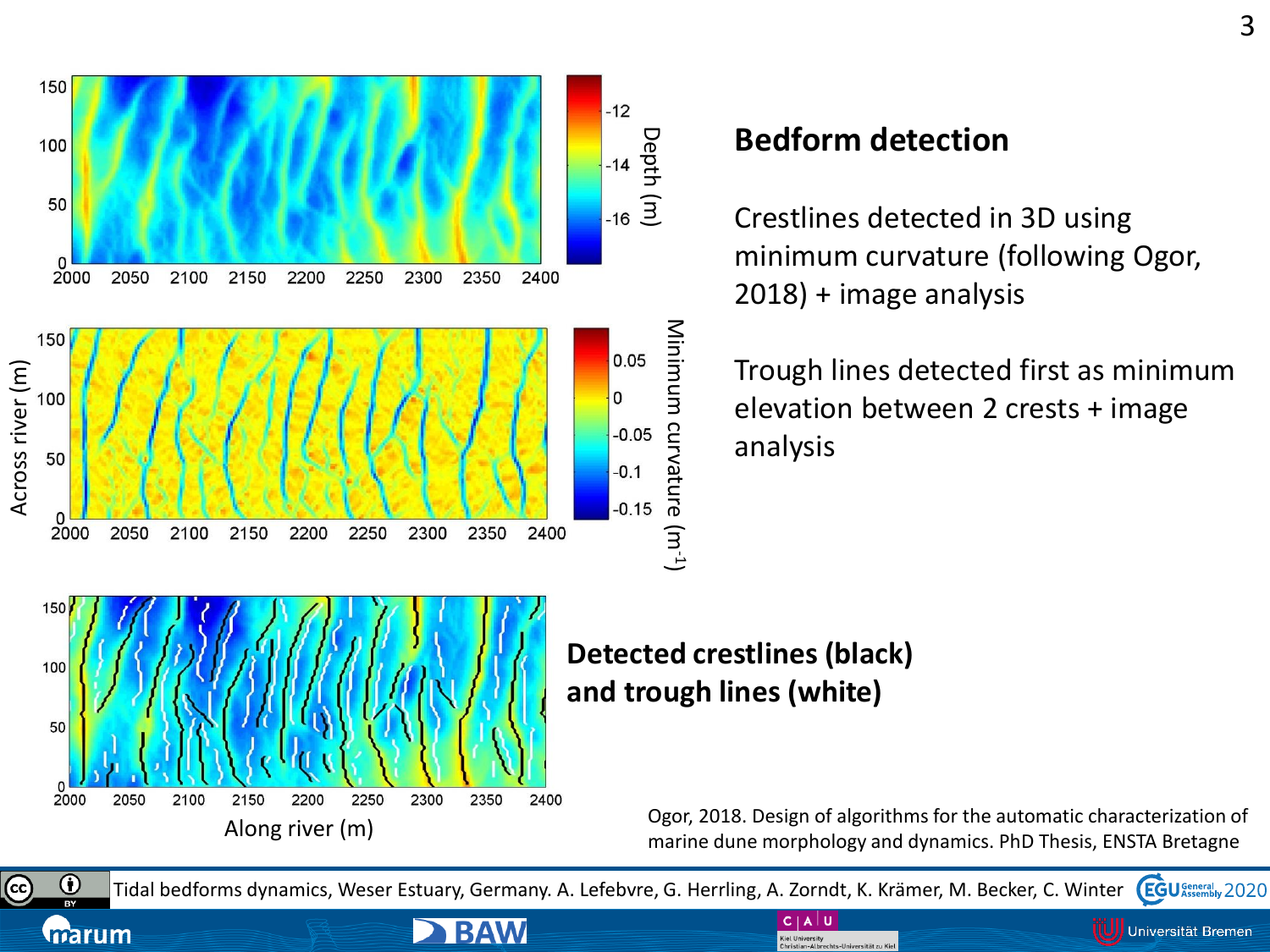Quantities calculated for each bedform:

Length & height Height and length of ebb and flood lee sides Asymmetry (L flood / L bedform) Mean & maximum angle ebb and flood lee side Number & % of ebb slip face, flood slip face, "both" slip face

Quantities averaged every km Bedform density (number of bedforms / km<sup>2</sup>)

### **Slip face: angle >= 15°**

Likely presence of flow separation & turbulent wake

**→** Proxy for bedform roughness (Lefebvre, 2019)



Lefebvre, A., 2019. Three-dimensional flow above river bedforms: Insights from numerical modeling of a natural dune field (Río Paraná, Argentina). Journal of Geophysical Research: Earth Surface, 124, 2241– 2264.<https://doi.org/10.1029/2018JF004928>

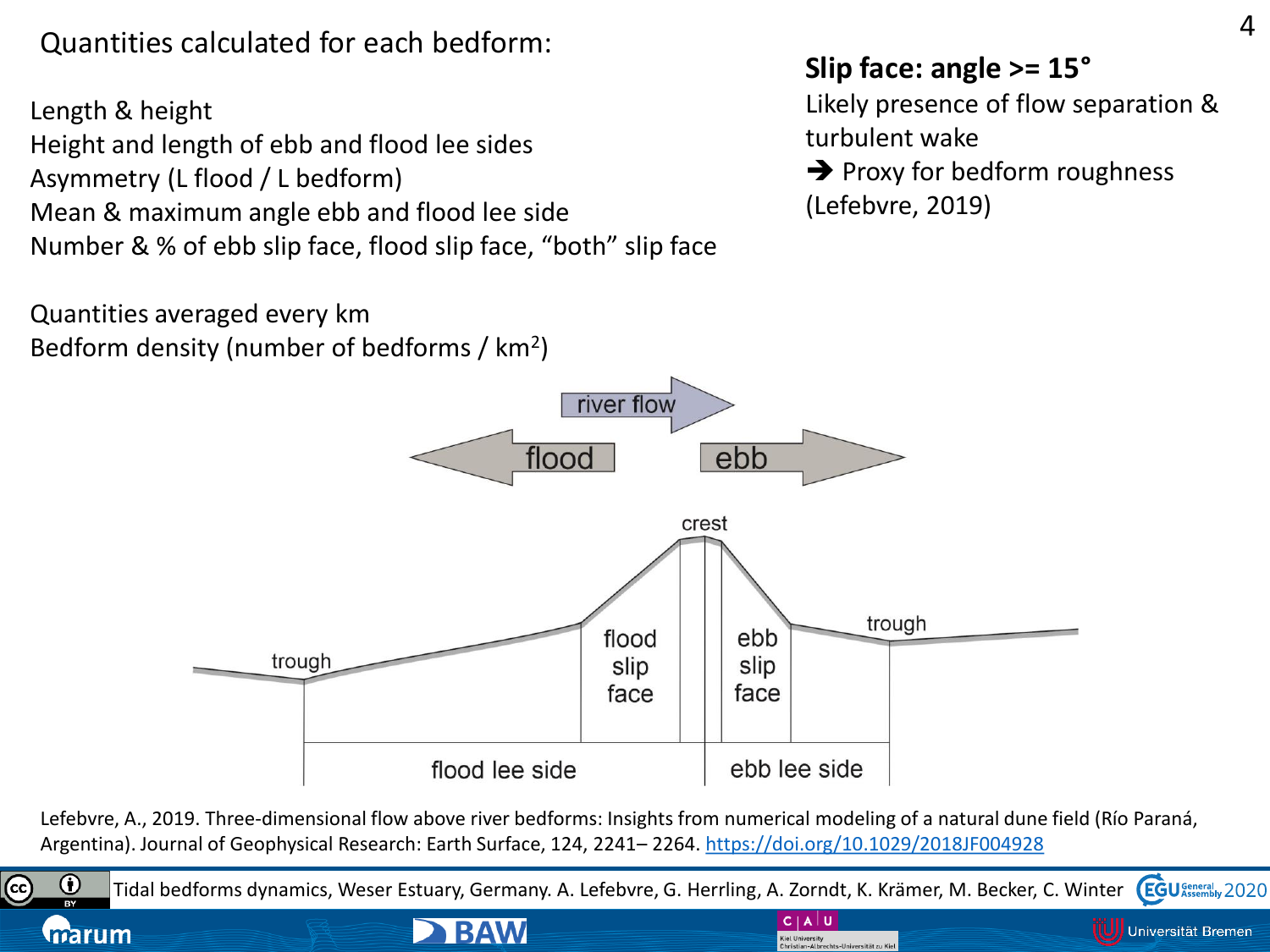#### Average 2009-2011

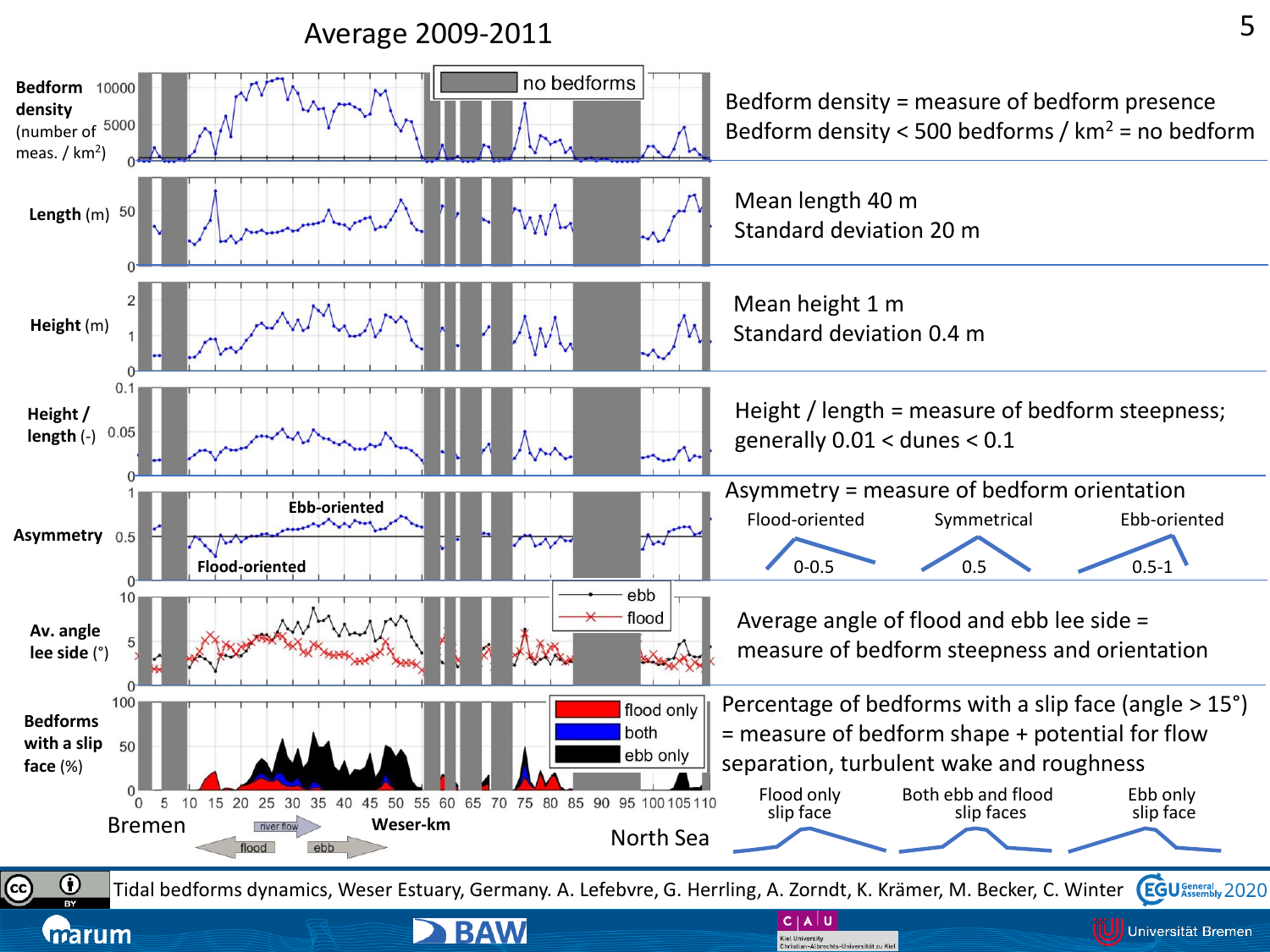#### Difference between high and low discharge



Average high discharge & low discharge

High discharge: winter & spring discharge  $> 350$  m/s<sup>3</sup>

Low discharge: summer & autumn discharge  $<$  200 m/s<sup>3</sup>



**BAW** 

marum

In times of high discharge, bedforms are longer and steeper than during low discharge; only small influence of discharge on height

In times of high discharge, bedforms are generally ebb-oriented

In times of low discharge, bedforms transition from flood-directed in the inner estuary to ebb-oriented in the middle estuary

 $\bf 0$ **EGU** General 2020 Tidal bedforms dynamics, Weser Estuary, Germany. A. Lefebvre, G. Herrling, A. Zorndt, K. Krämer, M. Becker, C. Winter

 $C | A | U$ 

**Kiel University** Christian-Albrechts-Universität zu Kie Universität Bremen